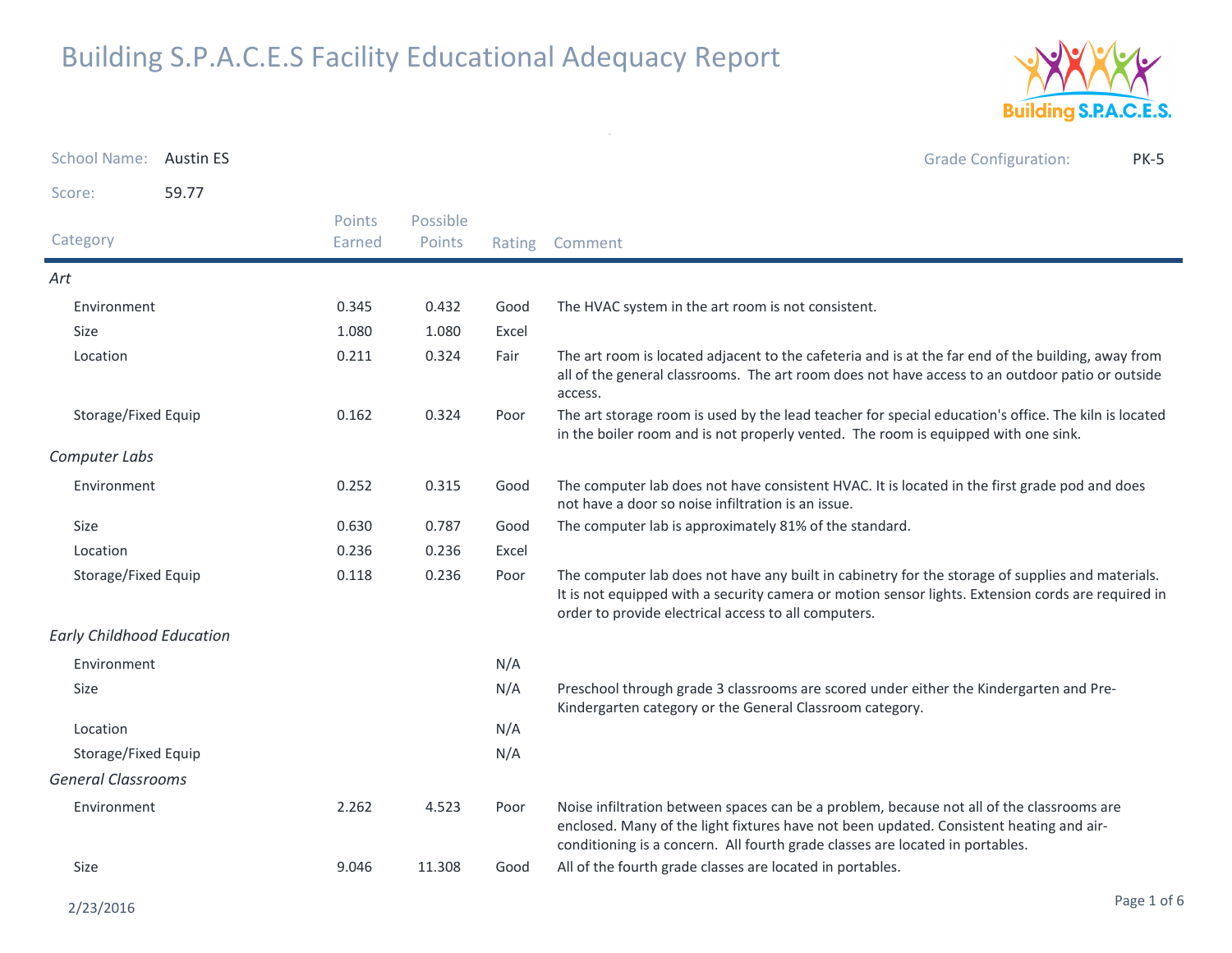

School Name: Austin ES Grade Configuration: PK-5Score: 59.77Category Rating Comment Possible PointsPoints EarnedGeneral ClassroomsLocationn 2.714 3.392 Good Storage/Fixed Equip None of the classrooms contain built in cabinetry, sinks with bubblers, or cubbies. All fourth grade classrooms are in portables.0.000Unsat Instructional Resource RoomsEnvironmentPoor Students who are pulled out for various instructional needs are often taught in facilities that were designed as storage rooms, book rooms, or offices. A resource room is anticipated to be housed in a new trailer within a few weeks. The lead teacher for special education is housed in what was the art storage room.0.3320.665 Size The primary resource room houses five staff and a number of paraprofessionals. It is used for office space and small group instruction. Other resource pullout spaces are small and were not originally designed as small group instructional areas.0.8311.662 Location 0.324 0.498 Fair One of the resource rooms will be housed in a trailer. Storage/Fixed Equip The resource instructional spaces do not have adequate built in cabinetry for the storage of supplies and materials. One of the resource rooms will be in a trailer.0.249 $0.498$ Kindergarten & Pre-KindergartenEnvironment Not all of the kindergarten classrooms are enclosed. Noise infiltration between spaces can be a problem. Many of the light fixtures have not been updated. Consistent heating and airconditioning is a concern. One of the rooms is triangular shaped and is difficult to configure.0.1920.385 Sizee 0.625 0.962 Fair The kindergarten rooms are approximately 74% of the standard size. Location 0.289 0.289 Excel Storage/Fixed Equip One kindergarten classroom has three power posts in the middle of the room. It was previously a computer lab. The rooms are not equipped with a restroom. The restrooms are located at the end of the pod. The toilets are not age appropriate. The rooms lack doors, sinks. bubblers, and storage for equipment and supplies.0.1440.289 Learning EnvironmentLearning Style Variety The school does not have flexible learning spaces for small groups, large groups, and individualized instruction.0.0004.615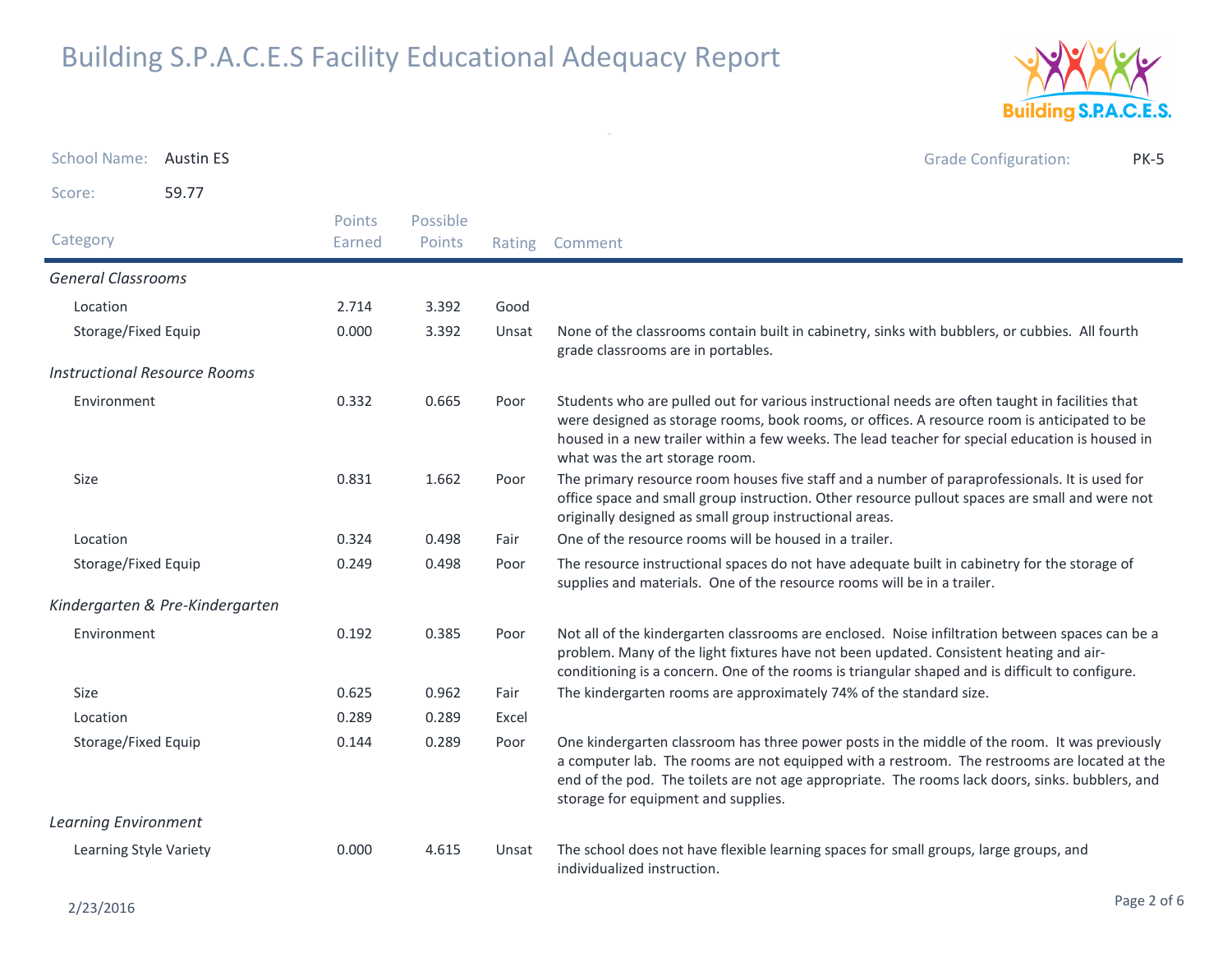

| <b>School Name:</b>         | <b>Austin ES</b> |        |          |        | <b>Grade Configuration:</b><br><b>PK-5</b>                                                                                                                                                                                      |
|-----------------------------|------------------|--------|----------|--------|---------------------------------------------------------------------------------------------------------------------------------------------------------------------------------------------------------------------------------|
| Score:                      | 59.77            |        |          |        |                                                                                                                                                                                                                                 |
|                             |                  | Points | Possible |        |                                                                                                                                                                                                                                 |
| Category                    |                  | Earned | Points   | Rating | Comment                                                                                                                                                                                                                         |
| <b>Learning Environment</b> |                  |        |          |        |                                                                                                                                                                                                                                 |
| <b>Interior Environment</b> |                  | 0.923  | 1.846    | Poor   | Noise infiltration between spaces can be a problem due to the open media center and some<br>open classrooms. Many of the light fixtures have not been updated. Consistent heating and air-<br>conditioning is a concern.        |
| <b>Exterior Environment</b> |                  | 1.385  | 1.385    | Excel  |                                                                                                                                                                                                                                 |
| Environment                 |                  | 0.000  | 0.900    | Unsat  | The media center is enclosed using bookshelves. The lighting is poor, the media center does not<br>have any natural lighting. Noise from the hallway that surrounds the media center is a significant<br>issue.                 |
| Media Center                |                  |        |          |        |                                                                                                                                                                                                                                 |
| Size                        |                  | 0.000  | 2.249    | Unsat  | The media center is approximately 49% of the size of the elementary media center standard. The<br>media center does not have flexible instructional spaces.                                                                     |
| Location                    |                  | 0.675  | 0.675    | Excel  |                                                                                                                                                                                                                                 |
| Storage/Fixed Equip         |                  | 0.439  | 0.675    | Fair   | One of the media center workrooms is being used as a resource room. The walls for the media<br>center are formed with tall bookshelves. Students cannot reach the books on the upper shelves<br>without the aid of a footstool. |
| <b>Music</b>                |                  |        |          |        |                                                                                                                                                                                                                                 |
| Environment                 |                  | 0.000  | 0.684    | Unsat  | Music is taught in a trailer.                                                                                                                                                                                                   |
| Size                        |                  | 0.000  | 1.709    | Unsat  | Music is taught in a trailer.                                                                                                                                                                                                   |
| Location                    |                  | 0.000  | 0.513    | Unsat  | Music is taught in a trailer.                                                                                                                                                                                                   |
| Storage/Fixed Equip         |                  | 0.000  | 0.513    | Unsat  | Music is taught in a trailer.                                                                                                                                                                                                   |
| <b>Performing Arts</b>      |                  |        |          |        |                                                                                                                                                                                                                                 |
| Environment                 |                  | 0.279  | 0.558    | Poor   | The school has a cafetorium with a stage at one end. The lighting is extremely poor and needs to<br>be updated. The performing arts area does not have any natural lighting.                                                    |
| Size                        |                  | 1.395  | 1.395    | Excel  |                                                                                                                                                                                                                                 |
| Location                    |                  | 0.418  | 0.418    | Excel  |                                                                                                                                                                                                                                 |
| Storage/Fixed Equip         |                  | 0.272  | 0.418    | Fair   | The performing arts area does not have a dressing room and the stage is not ADA accessible.                                                                                                                                     |

 $\sim$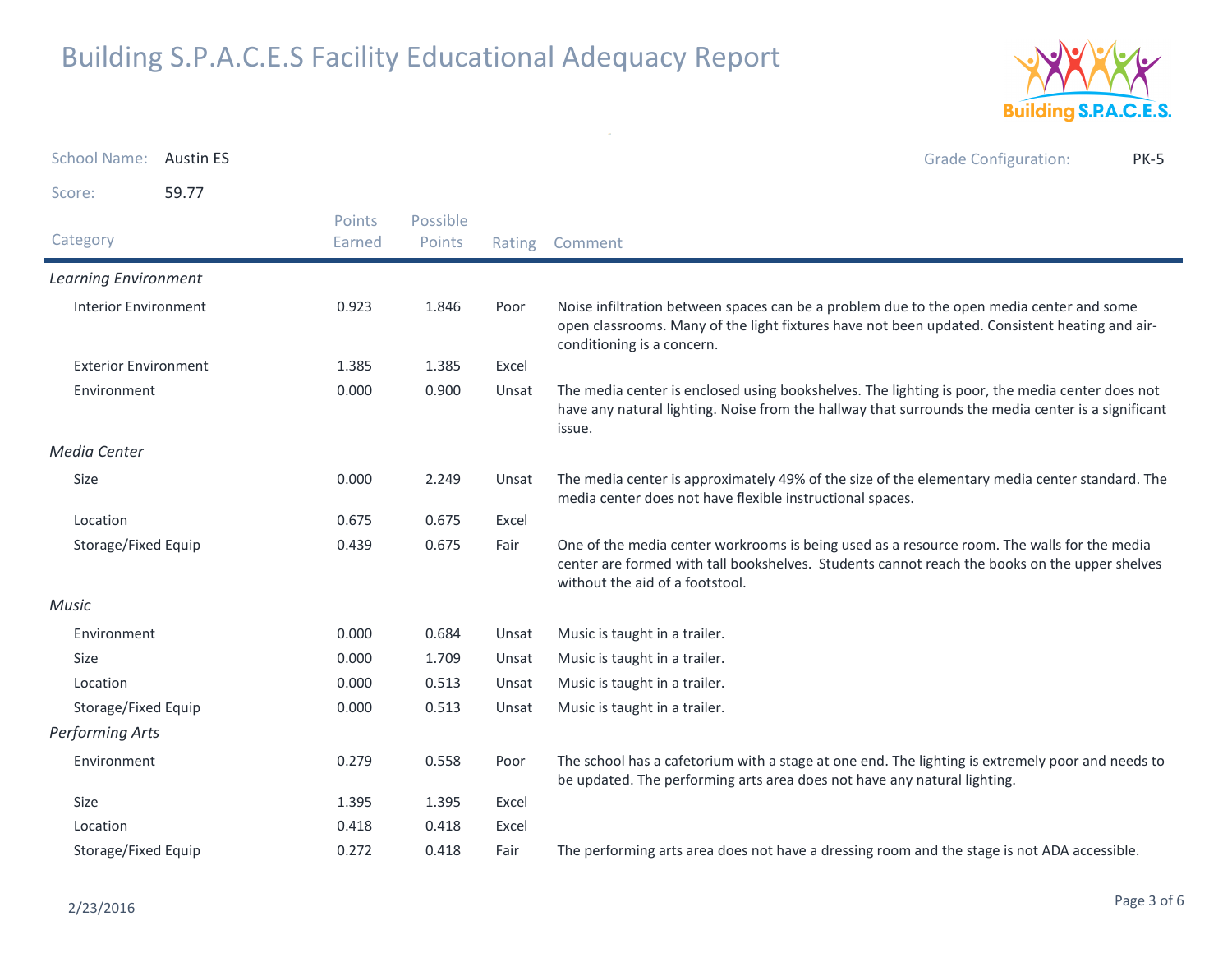

| School Name: Austin ES          |                                  |                  |                    |        | <b>Grade Configuration:</b><br><b>PK-5</b>                                                                                                                                                                                                                                                                                                                                                          |
|---------------------------------|----------------------------------|------------------|--------------------|--------|-----------------------------------------------------------------------------------------------------------------------------------------------------------------------------------------------------------------------------------------------------------------------------------------------------------------------------------------------------------------------------------------------------|
| Score:                          | 59.77                            |                  |                    |        |                                                                                                                                                                                                                                                                                                                                                                                                     |
| Category                        |                                  | Points<br>Earned | Possible<br>Points | Rating | Comment                                                                                                                                                                                                                                                                                                                                                                                             |
| <b>Physical Education</b>       |                                  |                  |                    |        |                                                                                                                                                                                                                                                                                                                                                                                                     |
| Environment                     |                                  | 1.152            | 1.772              | Fair   | The gymnasium is a separate building. It does not have any natural lighting, or air-conditioning.                                                                                                                                                                                                                                                                                                   |
| Size                            |                                  | 4.431            | 4.431              | Excel  |                                                                                                                                                                                                                                                                                                                                                                                                     |
| Location                        |                                  | 0.864            | 1.329              | Fair   | The gym can only be accessed by going outside. Students who are on the upper level floor of the<br>main building must go down a large set of metal stairs to access the gym.                                                                                                                                                                                                                        |
| Storage/Fixed Equip             |                                  | 0.864            | 1.329              | Fair   | The storage for physical education equipment is limited. The gym does not have padding on the<br>walls beneath the basketball goals.                                                                                                                                                                                                                                                                |
| <b>Science</b>                  |                                  |                  |                    |        |                                                                                                                                                                                                                                                                                                                                                                                                     |
| Environment                     |                                  | 0.369            | 0.462              | Good   | The science room does not have consistent HVAC.                                                                                                                                                                                                                                                                                                                                                     |
| Size                            |                                  | 0.750            | 1.154              | Fair   | The science room is approximately 75% of the standard.                                                                                                                                                                                                                                                                                                                                              |
| Location                        |                                  | 0.225            | 0.346              | Fair   | The science room is located on the lower level and is not in close proximity to the majority of the<br>classrooms. The science room does not have access to an outside patio.                                                                                                                                                                                                                       |
| Storage/Fixed Equip             |                                  | 0.277            | 0.346              | Good   | The science room is not equipped with a demonstration stand or water and gas.                                                                                                                                                                                                                                                                                                                       |
|                                 | Self-Contained Special Education |                  |                    |        |                                                                                                                                                                                                                                                                                                                                                                                                     |
| Environment                     |                                  | 0.000            | 0.443              | Unsat  | The school does not have any self-contained special education rooms. Students who need<br>special education programming are taught primarily in the general classrooms with special<br>education instructors.                                                                                                                                                                                       |
| <b>Size</b>                     |                                  | 0.000            | 1.108              | Unsat  | The school does not have any self-contained special education rooms.                                                                                                                                                                                                                                                                                                                                |
| Location                        |                                  | 0.000            | 0.332              | Unsat  | The school does not have any self-contained special education rooms.                                                                                                                                                                                                                                                                                                                                |
| Storage/Fixed Equip             |                                  | 0.000            | 0.332              | Unsat  | The school does not have any self-contained special education rooms.                                                                                                                                                                                                                                                                                                                                |
| <b>Non-Instructional Spaces</b> |                                  |                  |                    |        |                                                                                                                                                                                                                                                                                                                                                                                                     |
| Administration                  |                                  | 1.181            | 2.361              | Poor   | The administrative reception area is extremely small. There are a couple of benches located in<br>the lobby along with two or three chairs in the main office area. The school does not have a<br>conference room. Faculty mailboxes are located in the reception area of the main office. There is<br>not a work room located in the main office. The copier is located adjacent to the mailboxes. |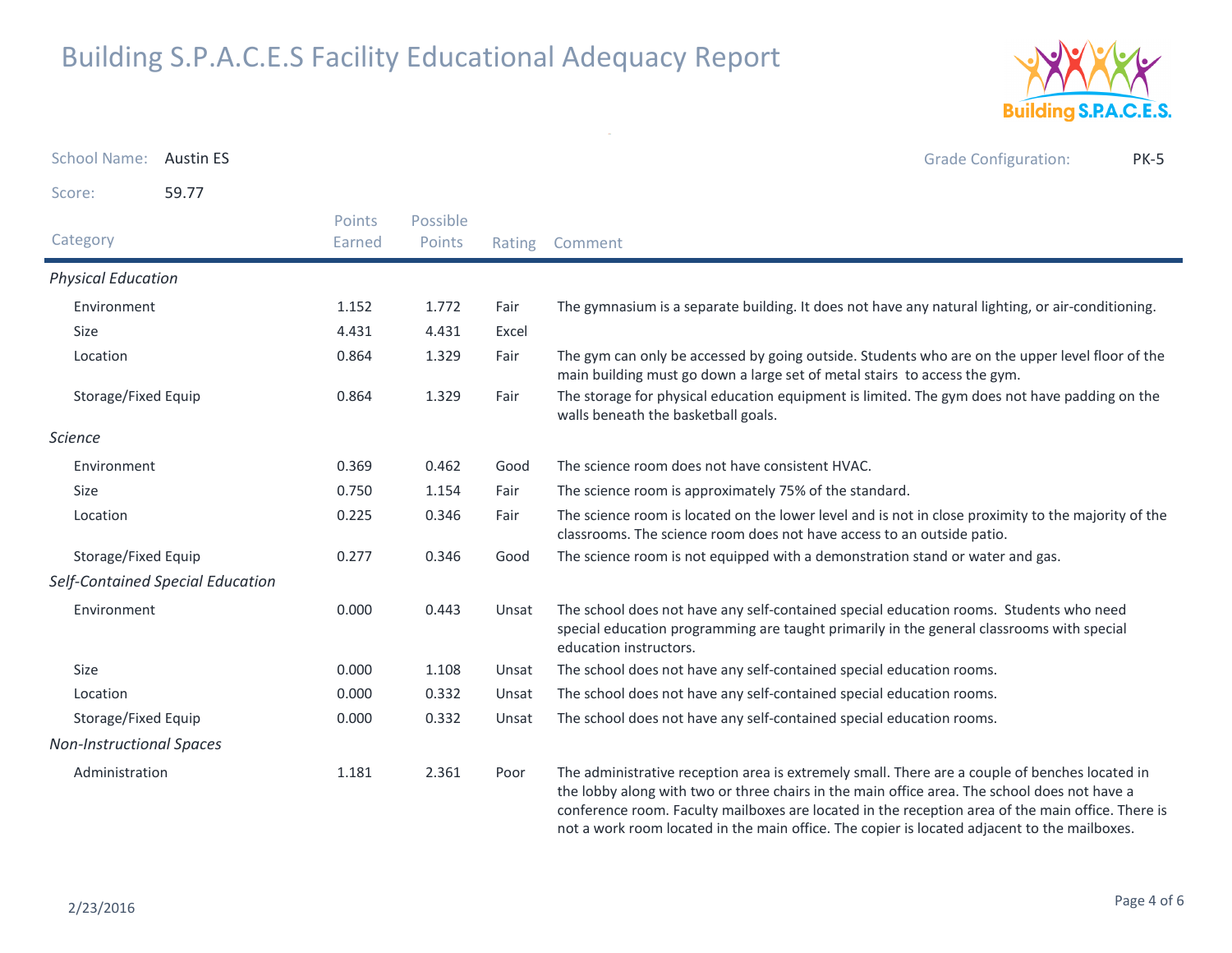

School Name: Austin ES Grade Configuration: PK-5Score: 59.77**Category**  Rating Comment Possible PointsPoints EarnedNon-Instructional SpacesCafeteria The cafeteria has extremely poor lighting. The lighting fixtures need to be replaced. The cafeteria does not have any natural lighting. Chairs and tables are stored around the perimeter of the wall. The nearby restrooms do not have hot water.3.0004.615 Food Service and Prep The kitchen area is not air-conditioned. The school has one serving line. There is not a buzzer at the delivery door nor does the deliveries door have a window.3.7225.727 Clinic The clinic has two cots, one of them is not used because it cannot be easily supervised. The clinic is equipped with two restrooms but neither one is ADA compliant.0.351 $0.540$ Counseling The counseling office does not have natural light. It is small in size. A part-time counselor is housed in a book room. The counselor's office does not have a reception area, conference room, or fireproof/waterproof record storage. Records are stored in the administration area and a number of the archived records are stored in boxes located in the storage room adjacent to the stage.0.135 $0.270$ Custodial and Maintenance The custodial closets are equipped with wall-mounted sinks. They are not well ventilated. The custodial area does not have a receiving area with appropriate shelving.0.300 $0.462$ Student Restrooms The restrooms in close proximity to the kindergarten classrooms do not have age-appropriate fixtures. Restrooms do not have urinal privacy panels. None of the restrooms have hot water.0.5320.819 Faculty Work Space and Toilets 0.760 1.170 Fair The copier is located by the mailboxes in the main reception area of the office. Outside SpacesVehicular Traffic The buses and parent drop-off zones utilize the same entrance. The bus lane is not long enough for the number of buses. Parents waiting to drop off or pickup students form a line on a main street which adds to the congestion.0.9231.846 Pedestrian Traffic The school is located on a busy street. When students cross the street, traffic can back up significantly. 0.4490.898 Parking The school does not have adequate parking. Instead of parking on the street some individuals choose to park in grassy areas.0.487 $0.750$ Play Areas The school is located on a hill and in order for students to access the gymnasium and the playground areas they must go down a significant number of steps. The paved area with basketball goals is also where the portables are located. Some students pass through a staff parking lot in order to access the playground. The parking lot is closed to traffic during the day.1.7292.161